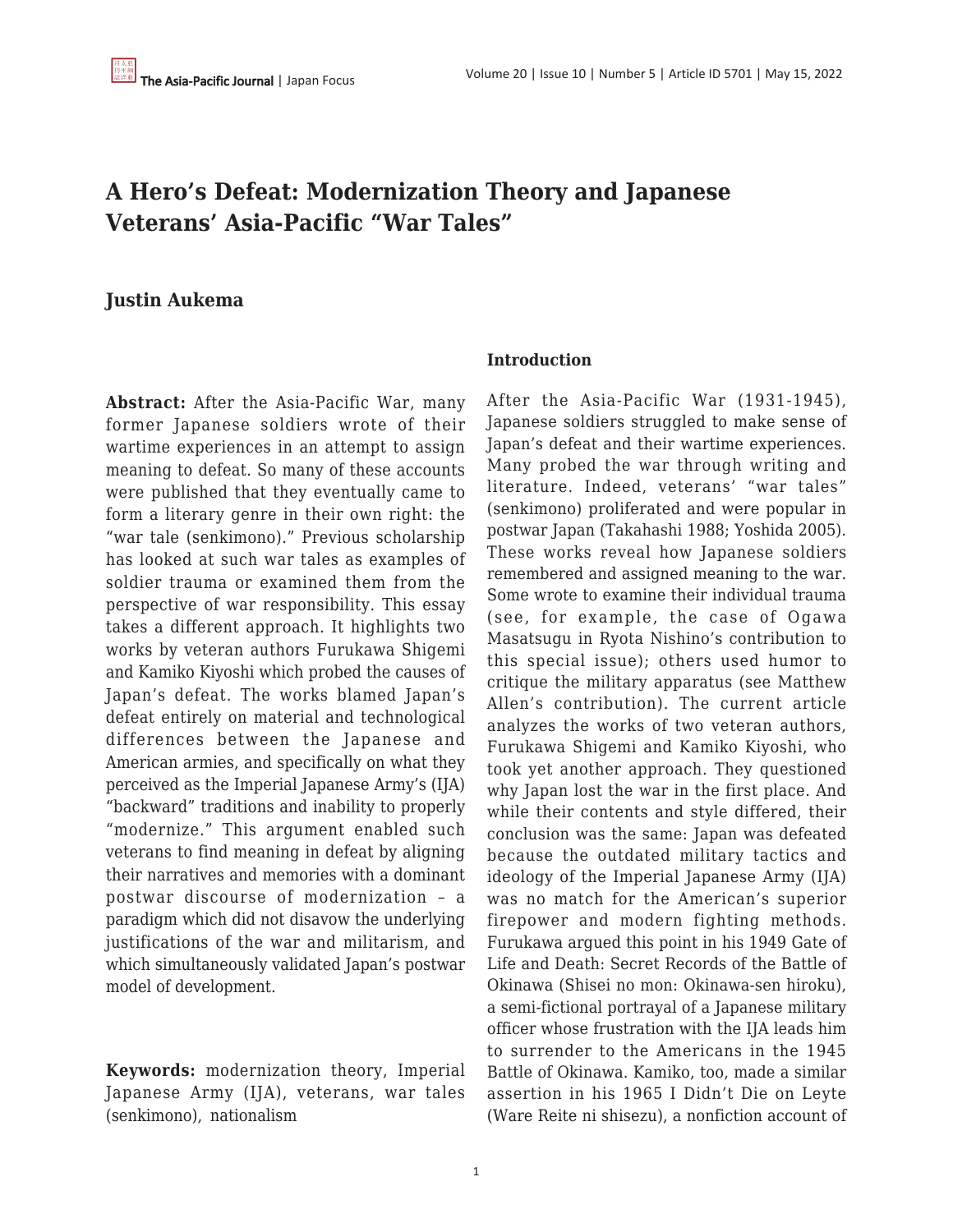

the author's experiences in the 1944-45 Battle of Leyte.

Using these two works as examples, this essay argues that some Japanese veteran authors used the genre of the war tale to advance what I identify as "modernity narrative" of defeat and to transform substantive defeats into imagined victories. In these stories, Japan's wartime defeat was purely the result of material differences between Japan and the US. The IJA had failed to "modernize" by clinging to ancient relics of the "feudal" past. An emphasis on willful self-sacrifice and death over surrender were no match for America's advanced weaponry. It is in this milieu that the protagonists jettison the IJA mid-battle and instead cast their lots with the Americans or bet on their individual survival skills. During the war, these actions would have been seen as dishonorable and disgraceful. But after the war, when the authors were writing, and when the military morality of the IJA had been entirely discredited, their actions were justified. In addition, the stories mirrored the logic of defeat in postwar Japan: surrender to the Americans was not a tragic disgrace but rather a saving grace since it had set Japan back on the course of "proper" modernization. This key underlying message of both stories served multiple functions. For one, it enabled veteran writers such as Furukawa and Kamiko to find meaning in defeat: in ensured that their comrades' deaths had not been in vain and even allowed praise of individual acts of heroism. At the same time, the narrative contained even broader Cold War geopolitical significance. Not only did the valorization of modernity justify Japan's postwar model of growth and development, but the celebration of America's role in this process echoed modernization theorists' vision of the US as the world's torchbearer of modernity. In this regard, it is notable that Furukawa and Kamiko's war tales did not exist in isolation but rather were amplified through cross-Pacific acts of translation and re-translation, thus reinforcing a hegemonic discourse of Japan's defeat.

#### **Senkimono and Modernization Theory**

Two main conceptual pillars underly this essay's premise: the war tale genre and modernization theory. In previous scholarship, Takahashi Saburō (1988) and Yoshida Yutaka (2005; 2011) have written most extensively on the topic of the modern war tale (senkimono) genre in Japan, highlighting what works reveal about veterans' war memories (Takahashi 1988) and individual war responsibility (Yoshida 2005), as well as their role in commemorating and mourning fallen comrades (Yoshida 2011). These scholars have also noted how war tales were a means for former soldiers to assign meaning and justification to the war. Meanwhile, Nils Gilman (2007) has given a detailed study of modernization theory's Cold War origins and its utility for American foreign policy, while Sebastian Conrad (2012) and Samuel Yamashita (2016) have investigated the propagation and reception of the theory in Japan. Yet despite the acknowledgement of modernization theory as a dominant Cold War paradigm as well as the recognition that memories are shaped vis-à-vis socio-political frameworks, prior scholarship has not examined how central tenants of the theory were negotiated in the context of Japanese veterans' war memories and, by extension, their war tales. In what follows, therefore, I elucidate the concepts of the war tale genre and modernization theory, and I lay out my case for investigating both in tandem rather than in isolation.

First, by way of explanation, let us focus on the war tale genre. Japan has a long history of writing war. This includes "warrior tales" (gunki) like the medieval The Tales of the Heike or modern-era war novels such as Sakurai Tadayoshi's 1906 account of the Russo-Japanese War (1904-05), Human Bullets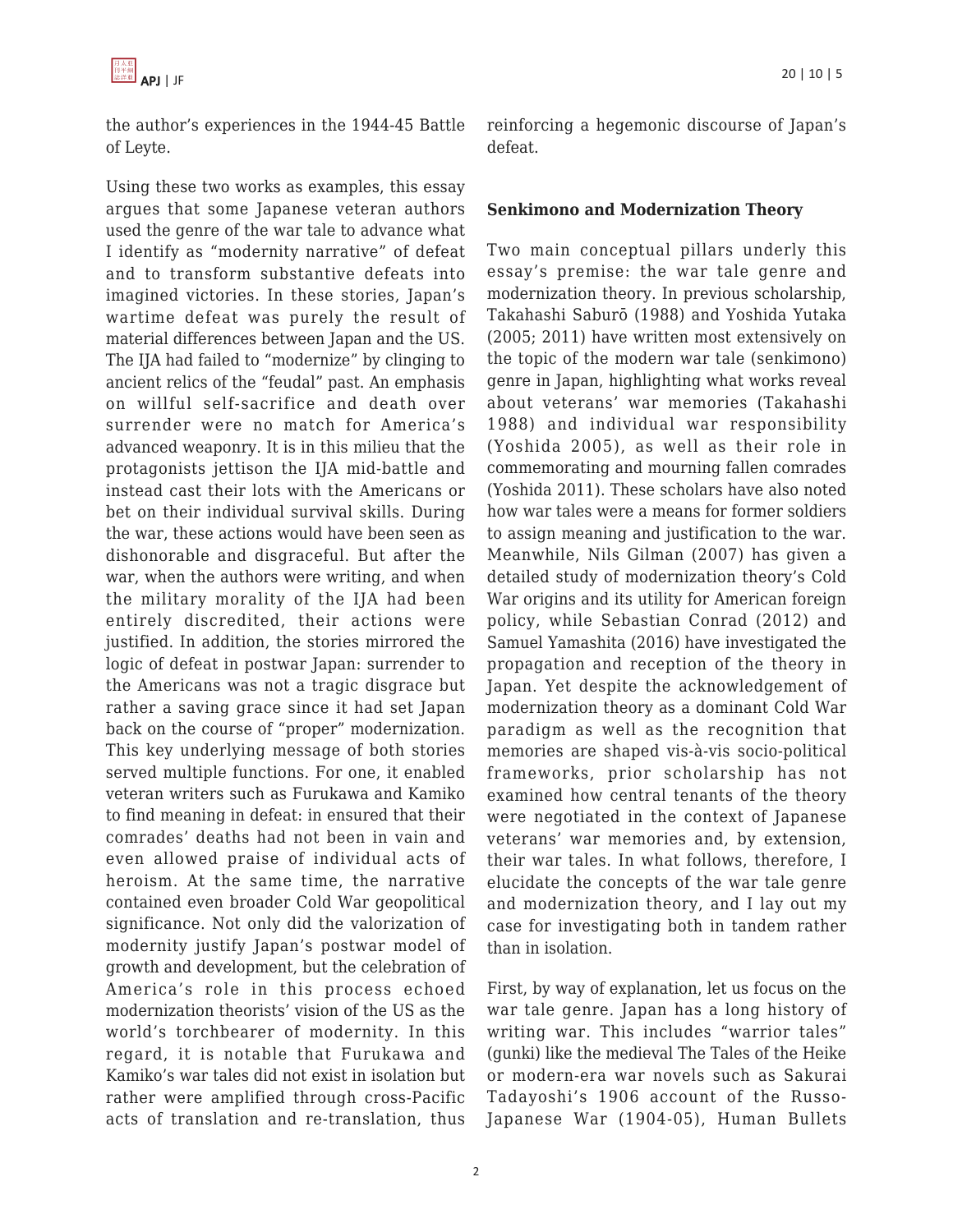(Nikudan). But this essay is concerned with veterans' war tales (senkimono) which flourished after the Asia-Pacific War. Such tales span multiple genres including essays, fiction, and nonfiction. They are defined by their high degree of subjectivity and are notable for what they reveal about veterans' personal experiences and memories. Japanese veterans began publishing their wartime accounts almost immediately after the war ended. Early accounts often revealed details of the war which had been previously hidden under strict Japanese military censorship. Furukawa's Secret Records of the Battle of Okinawa falls into this category. Then, the 1950s witnessed a senkimono boom. The military magazine Maru, which began publication in 1948, printed over three-hundred soldiers' accounts in this decade alone (Takahashi 1988, 186-94). Many of these were written by former staff officers who blamed Japan's defeat solely on technological power and economic might. Often, they portrayed battle in a heroic way and with very little consideration of the author's personal war responsibility (Takahashi 1988, 36; Yoshida 2005, 96-100). Later, from the 1960s through the 1980s there was a great increase in war tales written by rank-and-file soldiers. Against the background of Japan's high economic growth, many veterans wrote from a sense of survivor guilt that only they lived to enjoy the fruits of prosperity (Takahashi 1988, 58-67). Some veterans also adopted a nonfiction style, combining their personal testimonies with research. Kamiko's We Didn't Die on Leyte is one such example.

The second concept under investigation is modernization theory. Put simply, modernization theory is the valorization of the Western, and specifically American, model of historical development as the most superior, advanced, and modern. It is also simultaneously the belief that Western cultural institutions and the entire Weltanschauung of liberal capitalism should be supplanted and emulated on a global scale. Modernization theory has roots in the longer tradition of lionizing capitalist development, including the views of Japan's own Meiji era reformers. But it was most explicitly outlined and utilized by American academics and elites after WWII and during the Cold War (Gilman 2007; Yamashita 2016). This is because the notion justified both America's past and present roles. Namely, it provided the ideological rationale for decades of American interventionism and hegemony in the name of stopping communism and promoting "democracy" abroad. Modernization theory is also predicated on what can be called the "modernity narrative of history," the idea that all nations follow the same historical path of development away from pre-modern feudalism and toward liberal capitalist modernity. Consequently, the theory has a normative-prescriptive function in that it inherently rejects non-liberal capitalist norms and traditions as "feudalistic" (hōkenteki) and undesirable.

The discourse of modernization was ubiquitous in postwar Japan. The humiliation and painful sting of defeat at the hands of the materially and technologically superior Americans led to the common view that Japanese historical development was incomplete. American occupation officials and policy planners from 1945 to 1952 played this to their advantage. They loudly invoked modernization theory to decry Japanese political, social, and military institutions as "feudal" and stressed the nation's need to modernize and liberalize (US Joint Chiefs of Staff 1945). Many Japanese agreed with this assessment. Newspapers in the postwar and Cold War periods routinely invoked the need to "modernize" (kindaika) and to reform "feudal" elements in Japanese politics, industry, and society ("Hōkenteki na seiji keitai, kyōsei henkō ni wa bei ga josei," Asahi shinbun, 3 September 1945; "Sangyō kindaika ga hitsuyō," Asahi shinbun, 7 November 1952). Japanese intellectuals such as Ōtsuka Hisao, too, emphasized the need for Japan to develop a "modern type of human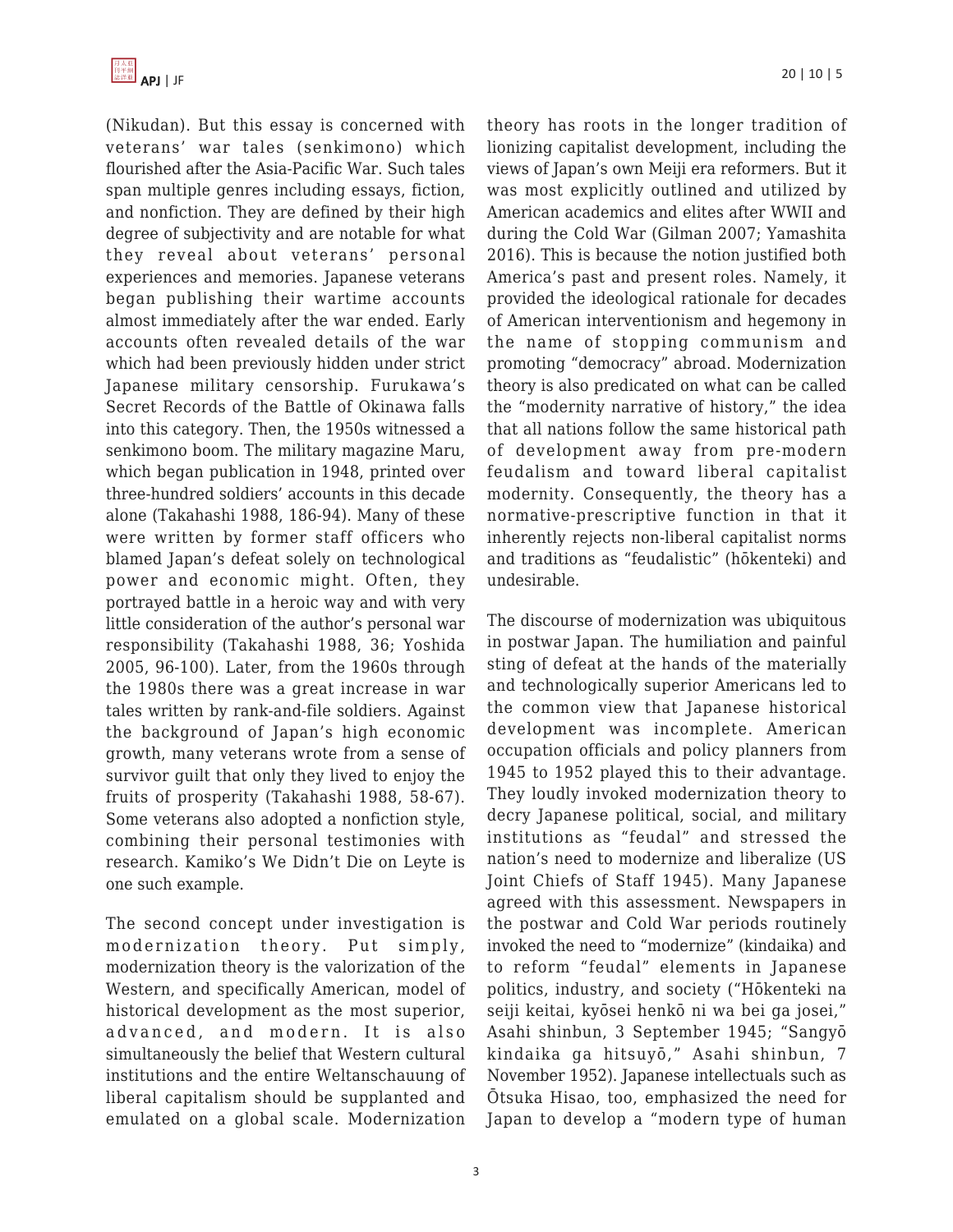being" based on Weberian notions of rationality (cited in Conrad 2012, 205). And many Japanese Marxists, especially from the Kōza-JCP faction, argued that lingering feudal or semi-feudal remnants continued to hinder Japan's capitalistic development and to render the task of a bourgeois-democratic revolution still incomplete (Hoston 1986, Chapter 9). At the same time, in the context of the country's high economic growth from the 1960s, Japan came to be seen as a successful example of modernization for other developing Asian nations to follow. This was evidenced when elite Japanese and American intellectuals, with the support of the Ford Foundation, met in Hakone in 1960 to positively evaluate Japan's modernization. The results of the conference were published in 1965 as a collection of articles under the title Changing Attitudes Toward Japanese Modernization, edited by Marius Jansen.<sup>1</sup>

Yet what made the modernity narrative so appealing in Japan was its handling of Japan's wartime past. Its proponents said that Japan had been "hijacked" by renegade militarists who clung to outdated feudal ideologies and who had derailed Japan's otherwise smooth progression toward liberal capitalist modernity (Dower 1999). Defeat at the hands of the Americans, in this sense, was not shameful, therefore, but rather, serendipitous and liberating since it had set Japan back on the "proper" course of modernization. Of course, this narrative was mostly untrue. Many prominent liberals, intelligentsia, and most of the public in Japan had vociferously supported the war. Neither was the Japanese military the backwards apparatus that many made it out to be, nor was liberal capitalist modernity as guiltfree and innocuous as presumed.<sup>2</sup> Nevertheless, the narrative was convenient for US planners who desperately wanted to mold Japan into a staunch Cold War ally while keeping much of the former ruling class intact. It also served the interests of Japanese elites who could downplay their own war responsibility by scapegoating the Japanese military.

The modernity narrative of defeat was embraced by Japanese veterans, too. In this regard, the common view of Japanese veterans' narratives as either heroic accounts of battle or as tragic victim tales of suffering is incomplete. In reality, naked praise of the IJA or the Japanese empire was rare in most veterans' narratives, while lower-ranking officers routinely critiqued their superiors. At the same time, the archetypical heroic image of the Japanese soldier loyal to the death became an uncomfortable anachronism. Instead, the new exemplar soldier was a rational, occasionally cynical, realist and individualist – in short, a "modern man." In this milieu, the word "hero" became synonymous with soldiers who abandoned the IJA ethos instead of continuing to embrace it. This was precisely the heroic mold personified by the protagonists of Furukawa and Kamiko's war tales. Moreover, the modernity narrative enabled veterans to find meaning in defeat by positing that their comrades' deaths had not been in vain but, rather, had paved the way for the postwar "peace and prosperity" (heiwa to hanei). This served the dual function of justifying not only Japan's past but also its present. Moreover, behind this seemingly benign assumption, lay the myth that liberal capitalist modernity represented an improvement over the past, as well as the implicit supposition that Japan's "prosperity" was thanks largely to its postwar relationship with the US. In short, the modernity narrative of defeat, thus, signaled the formation of a new kind of postwar Japanese nationalism which, by putting key assumptions about modernity and the US-Japan alliance at its core, was able to reimagine the war not as a substantial defeat but instead as a symbolic victory.<sup>3</sup>

#### **Furukawa Shigemi's Gate of Life and**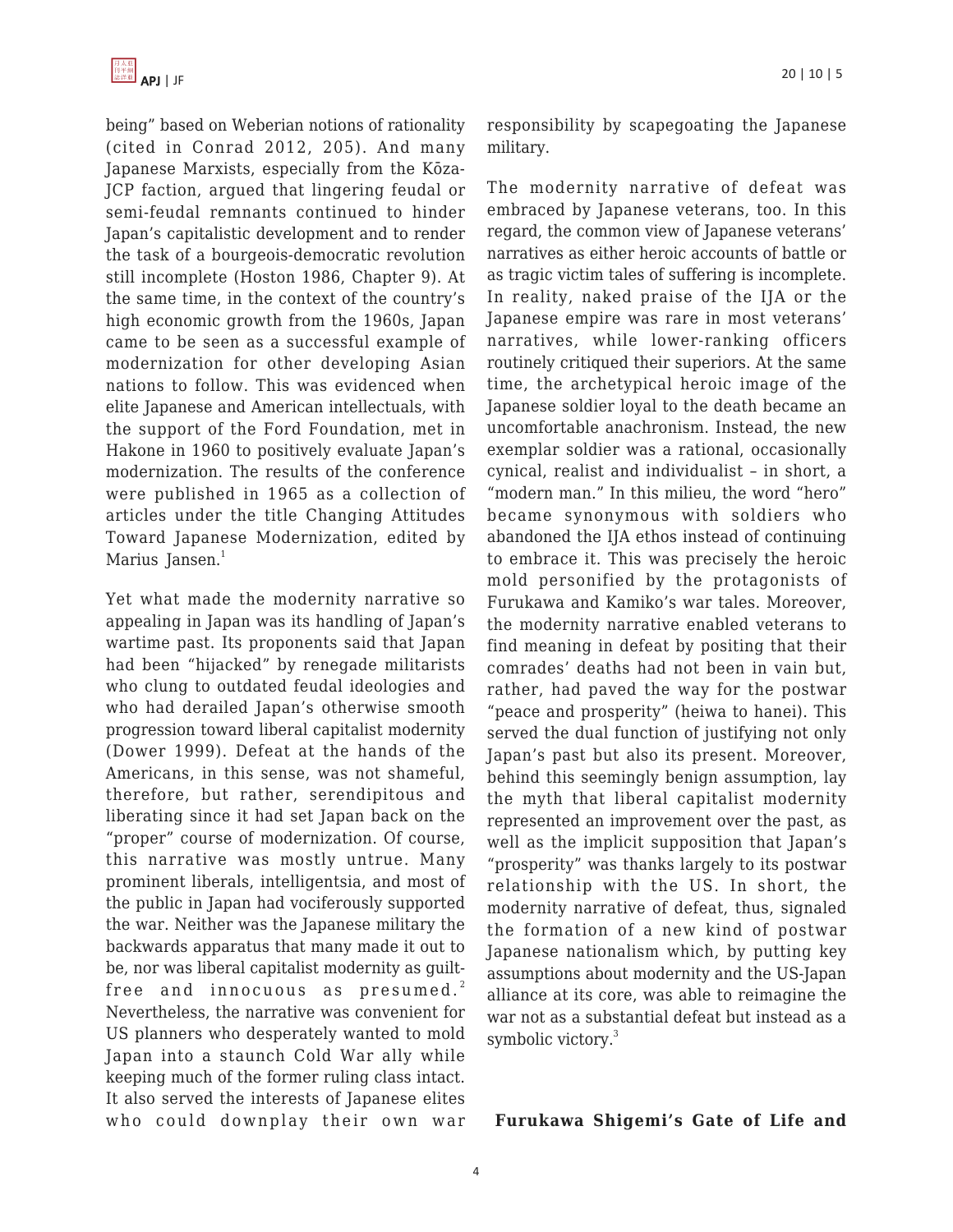# **Death**

Aspects of modernization theory appeared in veterans' war tales almost immediately after the war ended. One author who expressed such sentiments was Furukawa Shigemi. Furukawa was an intellectual who was drafted into the Independent Anti-Aircraft 81st Battalion and sent to Okinawa in 1944. He was captured in the April-June 1945 Battle of Okinawa and held in an American POW camp. The experience of being held prisoner was transformative for Furukawa, and he came to see the Americans in an extremely positive light (Ryūkyū shinpō, 25 October 1973). Furukawa immediately began to write down his personal experiences of battle while in the camp, and these were published by Chūō-sha in 1947 as Okinawa no saigo (The Last Battle at Okinawa). The second half of that text described Furukawa's transformation from ardent Japanese militarist to devout believer in the superiority and benevolence of his American captors. The Americans, in his view, were "warm disciples of love" who had freed him and other Japanese from the bonds of slavery-like conditions. "The kindness of the Americans," he said, "was unparalleled in history" (cited in Yanai 2015, 327, 335). While these certainly may have been Furukawa's genuine feelings, the geopolitical significance of such portrayals for Americanoccupied Japan and Okinawa in the postwar also cannot be overemphasized. As Yanai Takashi wrote, The Last Battle at Okinawa was "a model text" for the occupying US General Headquarters (Yanai 2015, 342). This was not missed by critics at the time either. Okinawan scholar Nakahara Zenchū, for instance, criticized Furukawa for still being an "ultranationalist," saying that he had simply switched his loyalties after the war (Yanai 2015, 333-4). But this did not dissuade Furukawa from clinging to the key message of the text: that America had freed Japan from an ideology of death and given the Japanese a new lease on life.

Furukawa reiterated this message in his following novel, Gate of Life and Death: Secret Records of the Battle of Okinawa (Shisei no mon: Okinawa-sen hiroku), published in 1949. The story focused on the experiences of the fictional character Colonel Mihara, the chief battle strategist for the Battle of Okinawa. In fact, Furukawa based Mihara's character on the real-life Colonel Yahara Hiromichi. Yahara had originally intended to personally publish his memoirs of the battle; however, American occupation censors objected to publishing the testimony of a former high-ranking IJA officer. Meanwhile, Furukawa, who had met Yahara in 1947 through his publisher, Chūō-sha, suggested to Yahara to let him publish the account as a novel (shōsetsu) instead to bypass GHQ censors' objections. This was the origin of Furukawa's Gate of Life and Death. While the battle descriptions remained the same as those in Yahara's original account, Furukawa dramatized much of the rest and, as he explained later, interjected his own ideas and aims (shukō) into the text (see Ryūkyū shinpō, 27 October 1973).

Furukawa's key argument was that Mihara's eventual abandonment of the IJA and his surrender to US troops signified a "mental revolution," a move away from antiquated notions of glorified battlefield death toward the embrace of a new, more rational modernity which valued individual life above all else. Furukawa figuratively portrays this transformation as passing through the "gate of life and death," an idea which is further reinforced toward the end of the text through the symbolic imagery of Mihara emerging from the underground caves where he and much of the rest of the IJA had been hiding in the battle. As Furukawa wrote in the text's preface, "this past tragedy which, for the fallen tens of thousands was a 'gate of death' can also be a 'gate of life' to a better Japan and a better humanity, and [...] it can provide a point of reflection in the construction of a new Japan" (Furukawa 1950, 2-3). In this way, the story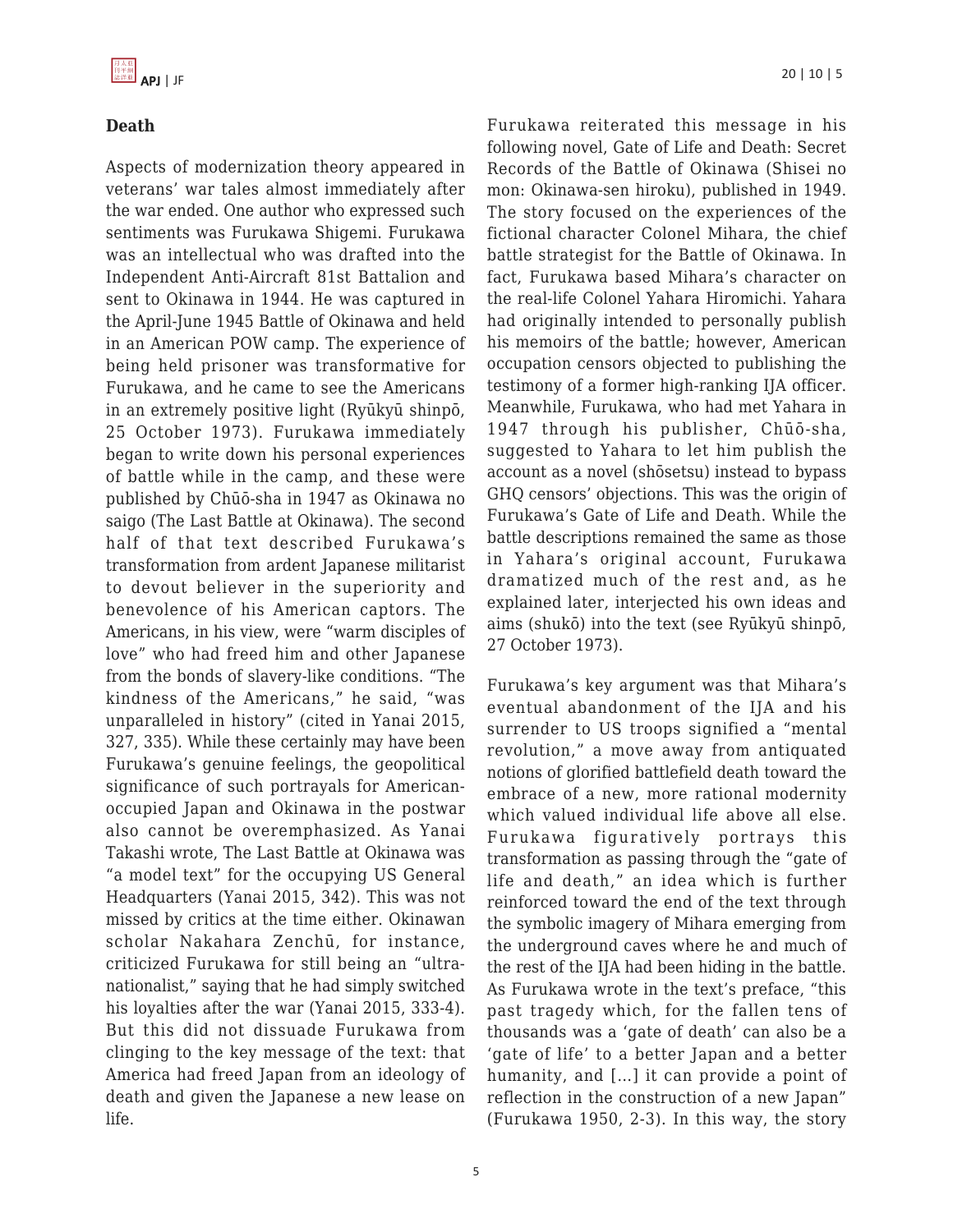

appeals to normative discourses of "modernity" to find meaning in and to justify Japan's wartime defeat. On top of this, Furukawa portrays Mihara as a new heroic archetype whose true heroic act is his ability to overcome the IJA's "backwards" military traditions; his inversion of military values by embracing surrender makes him an "anti-hero-hero."

Mihara is portrayed as a brilliant strategist whose genius is stymied by the IJA's outdated tactics. From the beginning, Mihara laments the military's losing strategy of an all-out frontal attack against the materially superior US troops as a "defeatist ideology" and evidence that the IJA is a "third-rate army" (Furukawa 1950, 21). But his feelings of hopelessness are partly assuaged after he meets a young Okinawan woman, Kina Ryōko. Kina pleads with Mihara to "please, […] be victorious in battle" (Furukawa 1950, 60). Her request convinces Mihara to fight to win. Mihara realizes that his sense of hopelessness and fatalism stemmed from his continued reliance on Japanese military morality which emphasized heroic war death and eternal enshrinement at the Yasukuni Shrine (on the Yasukuni Shrine, see Akazawa 2015; Takenaka 2015). But, he thinks, Japan cannot be protected just by a bunch of loyal spirits – the country needs living people to fight for it, too. So, Mihara muses, "for my sake and for Kina's sake, I'm going to find a way to win this fight. I'm going to live […] I'm going to do away with ideas of kamikaze, and military gods, and the eternal destiny of the imperial house – with all of this mysticism – and fight using all the power of my logic" (Furukawa 1950, 62). It is worth noting that Mihara is not abandoning militarism or war. Rather, he abandons his old military morality because he sees it as a stumbling block to victory. Moreover, he adopts this position because of Kina's request for Japanese military protection and saving.

In this regard, Kina's character, as a stand-in for Okinawa in general, serves two metaphorical functions, both relevant to the author's central thesis on Japan's modernity. First, she illustrates an example of the stock literary trope of the "noble savage," who, since she presumably lacks the means or autonomy to do so herself, requires outside "protection" from a superior force. That is to say, she is purely a functional device to justify Japanese colonial and wartime military rule in Okinawa. Second, her character reinforces Furuakwa's belief in a linear and hierarchical historical development on which the "modernity narrative" and modernization theory rest. This view simultaneously allows his protagonist, Mihara, to lament Japan's "backwardness" visà-vis the US on the one hand, while lording Japan's supposed "superior" development over Okinawa, on the other.

At the same time, Mihara's views on modernity cause tension between himself and other IJA battle officers. As American forces close in on the 32nd Army's underground headquarters below Shuri Castle, Mihara squabbles with commanding generals Ushijima Mitsuru and Chō Isamu. The latter advocates for full frontal attacks against the advancing U.S. forces, while Mihara argues instead for a defensive war of attrition. The text is clear in its alliances, and the description of Chō and the other commanders is far from flattering: their so-called bravery is "nothing but emotion and impulse," and "they completely lack the mental capacity for logic and calm calculation. Their understanding of modern warfare is next to nothing" (Furukawa 1950, 150-1). Moreover, Mihara contrasts what he sees as superior American battle strategy with the inferior tactics of the IJA.

These two armies couldn't have been more dissimilar: one was fighting a battle, the other simply doing business; one was engaged in mad struggle while the other was level-headed; one was in disarray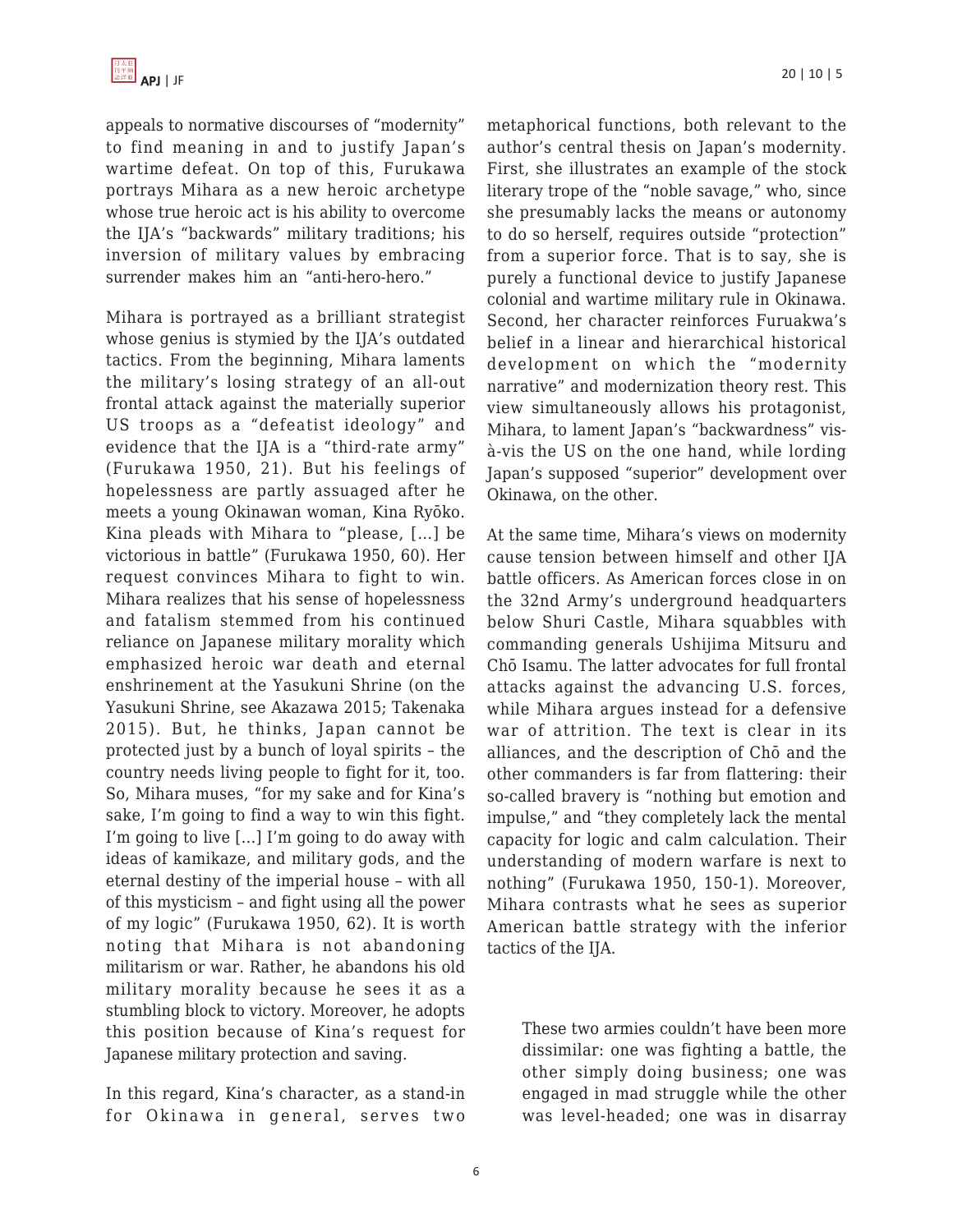while the other had a complete division of labor; one was physically laden with heavy baggage while the other looked like they were going out for a picnic. That these two armies, mismatched beyond comparison, should have been made to carry on in brutal and vicious combat for three long months, this can only be ascribed to two opposing worldviews: one which valued individual human life and one which did not (Furukawa 1950, 125).

In this context, the battle begins to seem like a cruel joke – a devaluation of individuality and human life. Yet Mihara's attempt to reassert his humanity reveals that he is more concerned about his own survival than protecting the lives of others. This is evidenced in his firm insistence to fight a war of attrition to the very last man, woman, and child. As the Americans close in on Shuri, Mihara decides to retreat to Mabuni on the island's southernmost tip. The irony is that most civilian and soldier deaths on Okinawa resulted from the 32nd Army's decision to continue fighting and to retreat south. While this facet is lost on Mihara and the novel in general, from the perspective of historical hindsight, we can critically interpret Mihara's fight for individual survival as a direct cause of other's suffering.

Mihara's decision results in disaster. Along with Ushijima and Chō, Mihara hides in a cave overlooking the steep ocean cliffs and hills of Mabuni. But their location is discovered by the Americans who target the full weight of their ship cannons and aerial bombs on the area. Moreover, the Americans broadcast surrender announcements over loudspeakers to urge Japanese troops out of the caves. The announcements reinforce the novel's central premise that Japan's wartime defeat represented a symbolic shift from feudalism to modernity.

Men, you have truly fought with incredible bravery. However, the fate of this battle has already been decided. […] Bound by feudal customs, your superiors continue to believe that there is honor in death. But now it is your turn to decide. Live, and return home to your families who love you. We assure you that your lives will be spared (Furukawa 1950, 240).

Ushijima and Chō ignore these pleas and, epitomizing the former IJA ethos against which Mihara struggles, ultimately commit ritual suicide (seppuku). Mihara critically attributes their inability to surrender to the "evil customs" (rōshū) of Japan's past (Furukawa 1950, 243-4). But Mihara is ready to step through "the gate of life" by surrendering to the Americans. His psychological transformation is reinforced through the imagery of him emerging from the tunnel where he and the others have been hiding. As the text describes it, "before he had even been aware of it, he had crossed that seemingly insurmountable divide; he had cast aside that monstrous entity, the military, shed the husk of his military clothing, and had become human" (Furukawa 1950, 263). Mihara moves from his military hideout to another cave occupied by Okinawan civilians. This is significant from the perspective of Mihara's transformation since, as the text implies, he had "completely abandoned his previous identity as a military planner" (Furukawa 1950, 280). The main narrative concludes with Mihara boldly and heroically leading the Okinawans to the safety of the Americans.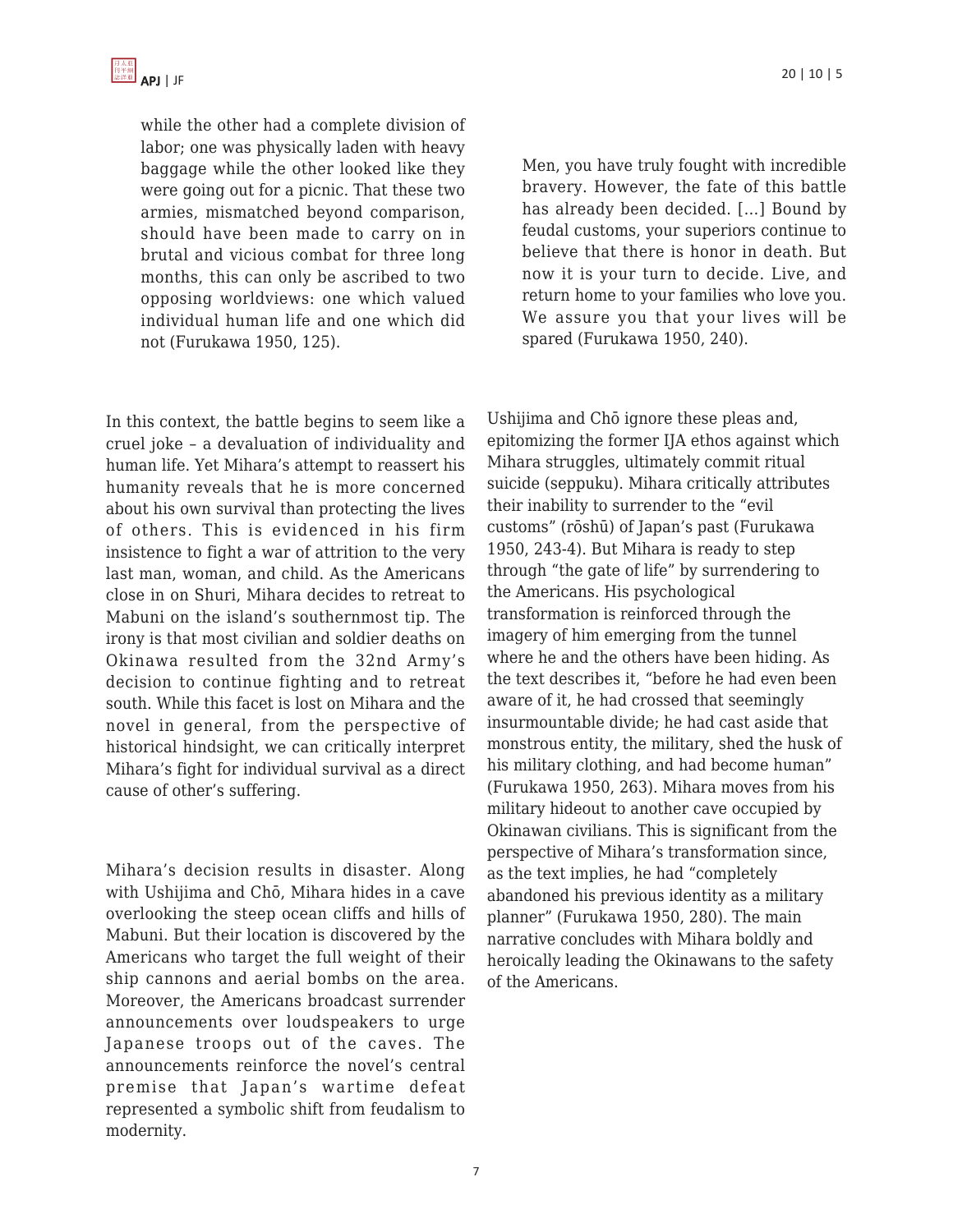

**Figure 1: The cave at Mabuni where Col. Yahara hid with Generals Chō and Ushijima toward the end of the Battle of Okinawa. The latter two ended their lives at the spot. Photo by author, 24 April 2017**

The tragic historical irony of Gate of Life and Death is that Mihara's personal odyssey was too late for the approximately 200,000 Okinawan civilians and Japanese and American soldiers who lost their lives in the fighting. Of course, the novel is partly fiction. But even in this fictional universe, we cannot ignore the fact that Mihara still bears responsibility for the results of his actual decision to stubbornly wage a futile war of attrition. None of this is addressed in the novel itself. Rather, for the text, even Mihara serves merely as a vehicle to emphasize embracing the ideological shift away from the outmoded and presumably "feudal" ethos of the former IJA. This is underscored in the last two pages of the text, where the narrative voice is taken up from the perspective of an unnamed American reporter flying back to the US after the battle has concluded.

It is clear that, by the end of the Battle of Okinawa, something was happening within the Japanese military. Prior to this point, having been educated that it was dishonorable to be taken prisoner of war,

Japanese soldiers had fought […] bravely to the very last man, before invariably ending their own lives. Yet at Okinawa, those same soldiers […] surrendered, one after the other, to American forces. This fact confirms that the Battle of Okinawa has caused a profound shift in the hearts and minds of the Japanese (Furukawa 1950, 286).

As these comments illustrate, the story was never just about Mihara but was instead an allegorical attempt to describe a "profound shift in the hearts and minds of the Japanese [emphasis mine]" (Furukawa 1950, 286). In this sense it is significant that the final passages are written from the perspective of an American journalist. In the context of modernization theory, the Americans' role in Japan was that of a benevolent harbinger of modernity. The final comments illustrate this paternalism. It was only after the Japanese surrendered to American forces that they could, to borrow another phrase from the novel's last pages, "cast off the scales of illusion" and "live […] as human beings" (Furukawa 1950, 286).

#### **Kamiko Kiyoshi's I Didn't Die on Leyte**

In the context of the late 1940s, when Furukawa wrote Gate of Life and Death, many Western observers disparagingly saw Japan as a case of failed modernity. But by the 1960s, and with one of the highest growth rates in the world, Japan once again was seen as a model success story to be replicated elsewhere (Yamashita 2016, xxvii). Meanwhile, the idea that Japan had become strong again fueled a domestic revival of popular and political nationalism. In this background, many veterans' war tales re-evaluated the causes and meanings of Japan's wartime defeat. One such work was Kamiko Kiyoshi's 1965, nonfiction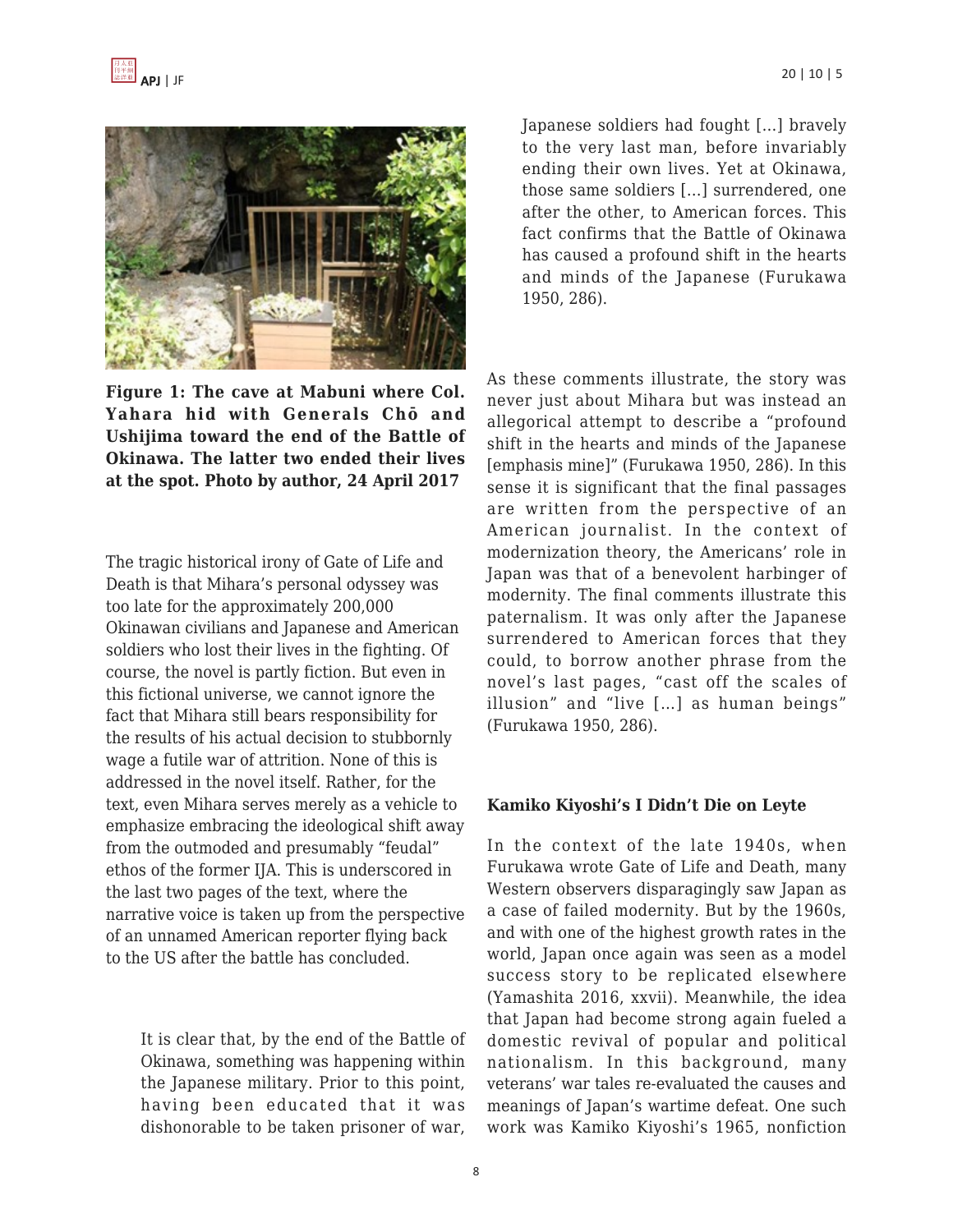

memoir, I Didn't Die on Leyte. Kamiko had fought as a Corporal in the 1944-5 Battle of Leyte, the decisive battle on the Philippines, and he knew all too well about defeat. Yet he also saw Japan's economic prosperity after this. So, Kamiko causally linked these two phenomena through the idea of what Akiko Hashimoto called the "fortunate fall;" in Kamiko's words, the wartime sacrifices of Japanese soldiers "become the foundation of the prosperity that Japan enjoys today" (Hashimoto 2015, 10; Kamiko 1988, inside cover).<sup>4</sup> This view turned a literal defeat into a figurative victory. And it justified Japan's postwar model of growth and modernity.<sup>5</sup>

Unlike Mihara's character, when Kamiko arrives at Leyte in October 1944 as part of the 57th Infantry Regiment, he is brimming with confidence and pride as part of the "strongest Army unit in the world." "None of us were afraid of the enemy," he explains, "and we all were itching to see fighting at the front" (Kamiko 1988, v.1, 26). But his self-assurance is not enough to compensate for the power differential he observes between US and Japanese troops. This irks Kamiko not because of any moral qualms about war and killing. Rather, he is frustrated that factors beyond his control are making the battle an unfair fight. For instance, he observes of the American forces that, "as if by clockwork, their attacks commence at ten in the morning and finish at five in the evening. It's just like they're a government official or businessman going to work at the office" (Kamiko 1988, v.1, 81). And he contrasts this with the Japanese Army's round-the-clock marching and nighttime attacks, wryly musing that, "far from taking breaks to rest, we don't even have time to take a shit in the field." At which point he admits: "when I really thought about it, the American's way of fighting was far more rational (gōriteki)" (Kamiko 1988, v.1, 81-2).

Then, as the battle takes a turn for the worse, Kamiko begins to have serious doubts about the IJA's methods. When most of his Yahiro Battalion is wiped out in the November Battle of Breakneck Ridge, Kamiko is forced to retreat. Yet since the term "retreat" is not in the Japanese military lexicon, the commander instead uses the euphemistic term "tenshin" meaning literally to "change course." This comes as a shock to Kamiko who "had been taught the idea of retreating itself sullied the glory of the emperor's army (kōgun)" (Kamiko 1988, v.1, 101). Accordingly, Kamiko is initially wracked by shame and guilt. "What in the hell were we doing?" he thinks, "Weren't we fleeing battle? Fleeing of our own accord? Wasn't this a complete rejection of ourselves as military men? A total collapse?" (Kamiko 1988, v.1, 104). Yet after further self-reflection, Kamiko realizes that his actions were "nothing to be ashamed of" and that it was only human to want to save his life (Kamiko 1988, v.1, 105). This leads him to change his outlook on the battle. Instead of "needlessly throwing my life away," he determines, "I would fight my utmost until my very last breath." And he continues, "I convinced myself that there was no contradiction between honoring a spirit of rationality and a spirit of bravery at the same time" (Kamiko 1988, v.1, 104-5).

In light of his earlier positive appraisal of US troops, Kamiko's invocation of the notion of rationality, which subsequently becomes his modus operandi and basis of critique against the IJA, is significant. As he explains, "a military instruction that didn't teach how to retreat and only focused on how to die in battle – was this really a rational education? What's more, did such education really make us stronger fighters?" (Kamiko 1988, v.1, 112). Thus, Kamiko's main contention is purely a strategic one focused on making the Japanese military stronger. These feelings are further reinforced in subsequent scenes. For instance, he marvels at the US's "mechanization of war" and critiques the IJA's emphasis on hand-tohand combat as "a barbaric relic from the ancient past" (Kamiko 1988, v.1, 159-60).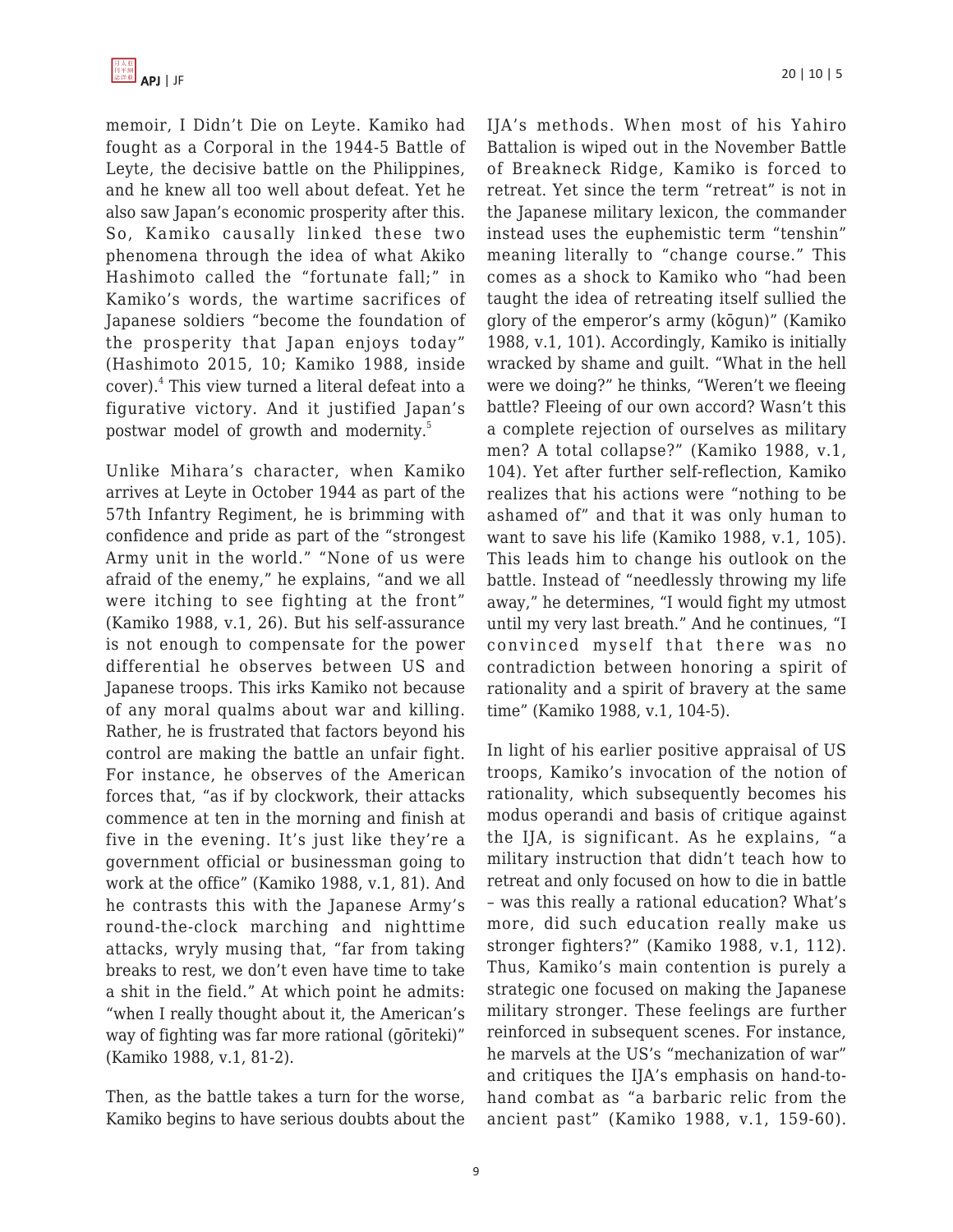Differences in the two armies' food supplies are also striking. While the Japanese were fighting with "just some specks of rice floating in soup" the Americans were "doing battle on stomachs full of nutritious rations" (Kamiko 1988, v.1, 184). "A fight between a starving army on the one hand and an army full of stamina on the other. We didn't stand a chance," he concludes (Kamiko 1988, v.1, 184). By viewing the war as simply a problem of material resources, Kamiko is able to abstract questions of individual responsibility. "Responsibility for this facet didn't lie with any individual soldier," he thinks, "rather it was the fault of those far away from the battlefield: Japan's leaders and their ways of thinking" (Kamiko 1988, v.1, 185). Ultimately, the feeling that Japanese "leaders were ordering us to our deaths, even though they knew we had no chance of winning" leads Kamiko to give up on the IJA and attempt to escape the island (Kamiko 1988, v.1, 227).

Thus, Kamiko sees desertion as the logical decision. As Kamiko and a small band of likeminded escapees flee Leyte to Medellin on the northern section of Cebu Island and then to Negros Island, robbing from Filipinos, Americans, and other Japanese units along the way, his grudge against the IJA grows stronger. At the same time, Kamiko goes to pains to emphasize his patriotic credentials, saying: "if it was to save Japan, I would gladly die for my country. But now our military leaders were just throwing men's lives away just to preserve their empty senses of pride or out of some irrational sense of duty, even when there was no chance in hell of winning" (Kamiko 1988, v.2, 263-4). And he speculates on the reasons for their dire situation, concluding that "it was all because of the […] Imperial Japanese Army which says that it's dishonorable to retreat, or that surrender is a crime worthy of death. […] The Japanese military philosophy, formalism, and emphasis on spirit had halted their progress and had eventually caused Japan to lose the war" (Kamiko 1988, v.2, 264-5). In this passage, Kamiko even breaks the temporal continuity of his narrative to argue his reasons for Japan's wartime defeat. After spending months roaming the mountainous jungle of Negros in near starvation, Kamiko is eventually captured and held as a POW by the US until his repatriation to Japan in December 1945.

The narrative of I Didn't Die in Leyte ends shortly after Kamiko's capture. But the author's personal odyssey continued, and twenty years later, Kamiko returned to Leyte under very different circumstances. His nonfiction novel had attracted wide attention; Kamiko's desertion was no longer a disgrace; and for all intents and purposes, Japan had become one of the most modern countries on earth. But, for Kamiko, one thing remained incomplete: the remains of the approximately 81,000 Japanese troops who died in Leyte still lay uncollected where they fell. For Kamiko, who saw Japan's postwar prosperity as made possible precisely because of Japanese troops' wartime sacrifices, this was unforgivable. And it threw the entire question of Japan's postwar modernization into question. This was made clear when Kamiko met American author John Toland in 1966. Toland, who was in Japan conducting research for his forthcoming book, was shocked to discover that most of Japanese soldiers' remains still lay uncollected in the Philippines, and he reportedly told Kamiko that such a situation was "a disgrace against civilization!" (Kamiko 1967, 233).

Kamiko agreed. That summer, he and Toland visited the Philippines on their own personal bone-collecting campaign (on bone-collecting campaigns in postwar Japan, see Trefalt's contribution in this special issue and Trefalt 2017). But the trip was about more than just assuaging feelings of personal guilt: it was also part of a modernizing mission. Kamiko found Filipinos largely willing to help him collect soldiers' remains. Yet when one group of villagers asked him to pay for the remains they had gathered, Kamiko was outraged. "There's no way I'm buying those bones," he reportedly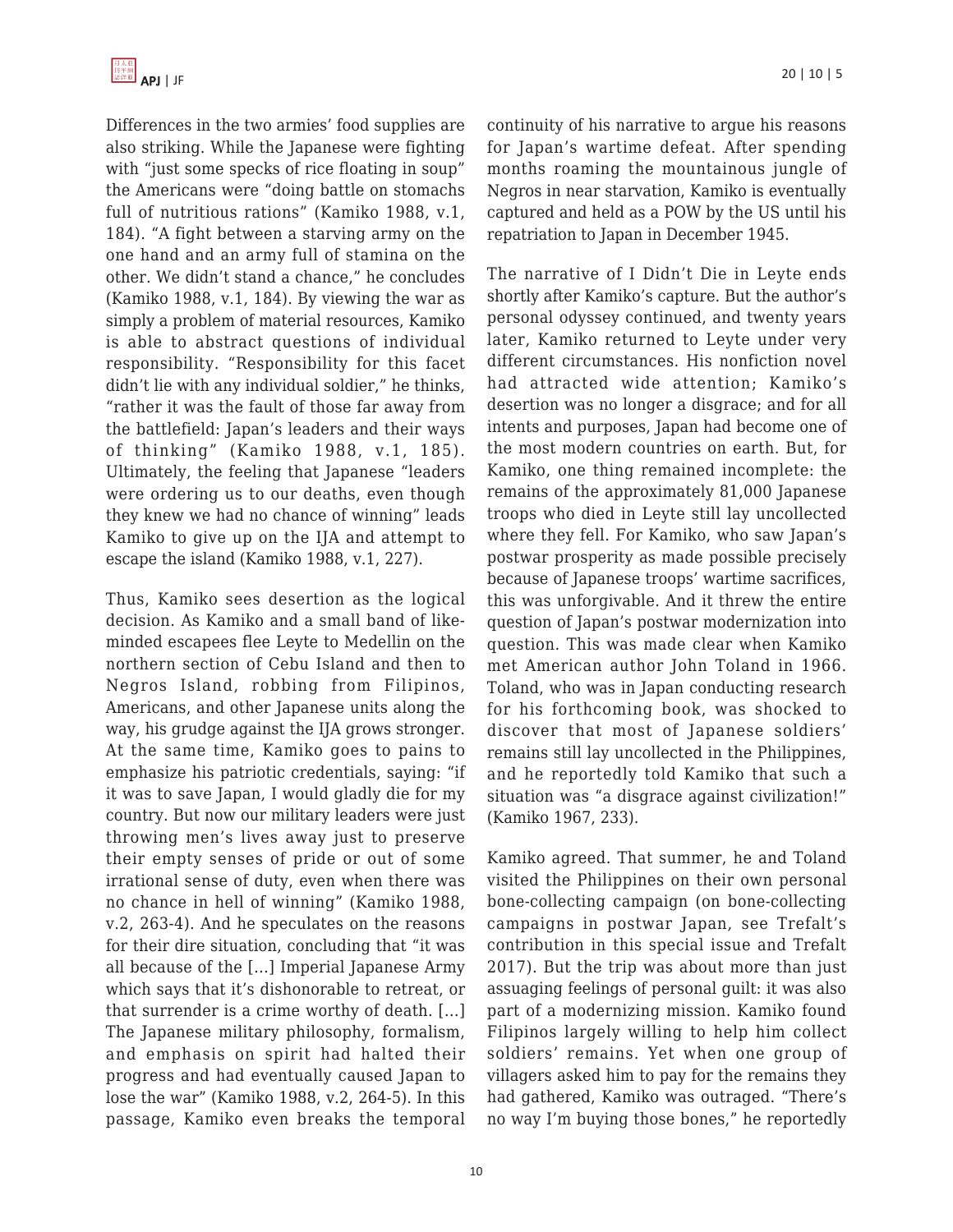

said. "No amount of money in the world could buy the precious bones of those who gave their lives for their country. […] However, if you give me your cooperation, I'll show you a token of my gratitude" (Kamiko 1967, 242). The "token of gratitude" to which Kamiko referred was Japanese development of the Philippines. As Kamiko later explained, in return for this he hoped that Filipinos would care for and memorialize the remains of fallen Japanese soldiers. From the perspective of modernization theory, Kamiko's comments were revealing. His 1966 visit to the Philippines was an attempt to rectify Japan's "uncivilized" treatment of its war dead on the one hand, while at the same time bring the gifts of Japan's superior modernity to the less-developed Philippines, on the other.<sup>6</sup> In this sense, his lecture on the proper treatment of the war dead echoed Toland's earlier critique of Japan's equally inadequate response.

#### **The Internationalization of Senkimono**

Kamiko and Furukawa's war tales show how some Japanese veteran authors negotiated their war memories in the context of larger, transnational discourses of geopolitical significance, i.e., modernization theory. This problematizes a tendency of prior scholarship to perceive Japan's war memories purely in national contexts. Indeed, it complicates the notion of postwar Japanese nationalism in general. Like modernization theory, war memories and war tales were never just a oneway street; rather they were subject to and were partly products of processes of mutual transference. A facet which illustrates this phenomenon is the translation and retranslation of many Japanese veterans' war tales, including the ones analyzed in this essay, between English and Japanese. That is to say, translation in this case acted as a kind of ideological amplification for war tales that espoused the modernity narrative of Japan's defeat on both sides of the Pacific.

First, the contents of Furukawa's Gate of Life and Death gained a new lease on life when the original figure on which the story was based, Colonel Yahara Hiromichi, finally published his own records of the Battle of Okinawa in 1972 (Okinawa kessen: kōkyū sanbō no shuki). While much of the figurative language was absent in Yahara's straightforward description of military operations, he nevertheless reached the same conclusion as the fictional Mihara: that Japan's defeat ultimately boiled down to a problem of "outdated" Japanese military vs. "modern" American forces. For instance, he criticized the "absurd suicide tactics" of the IJA and stated that, "there is no room for outdated tactics in modern land warfare," and, "to the extent possible [sic], one must remain rational at all times" (Yahara 1997, 196-7). Yahara was also unrepentant about his war responsibility. He praised the "valorous fighting" of Japanese troops and portrayed the mass deaths of Okinawan civilians as "regrettable" (Yahara 1997, 105).

Yahara's text was translated into English in 1995 by Frank Gibney. In fact, Gibney was not an impartial observer. He had fought in the Battle of Okinawa as a Lieutenant in the Naval Reserve and later befriended Yahara after being assigned to his interrogation. More importantly, he was sympathetic to Yahara's self-assessment and worldview. His depiction of the Colonel as cool and rational, in particular, contrasted with his negative evaluation of the feudalistic characteristics of the former IJA. Yahara, wrote Gibney, was not influenced by the "cult of Bushido" that swept the rest of the military. "In his [Yahara's] mind, action was useless unless based on cool, rational assessments of a situation. […] His pitilessly rational view of military situations was uncomfortable, stripping away as it did the bulk of the samurai bravery myths by which they [IJA officers] lived – and were to die" (Yahara 1997, xix).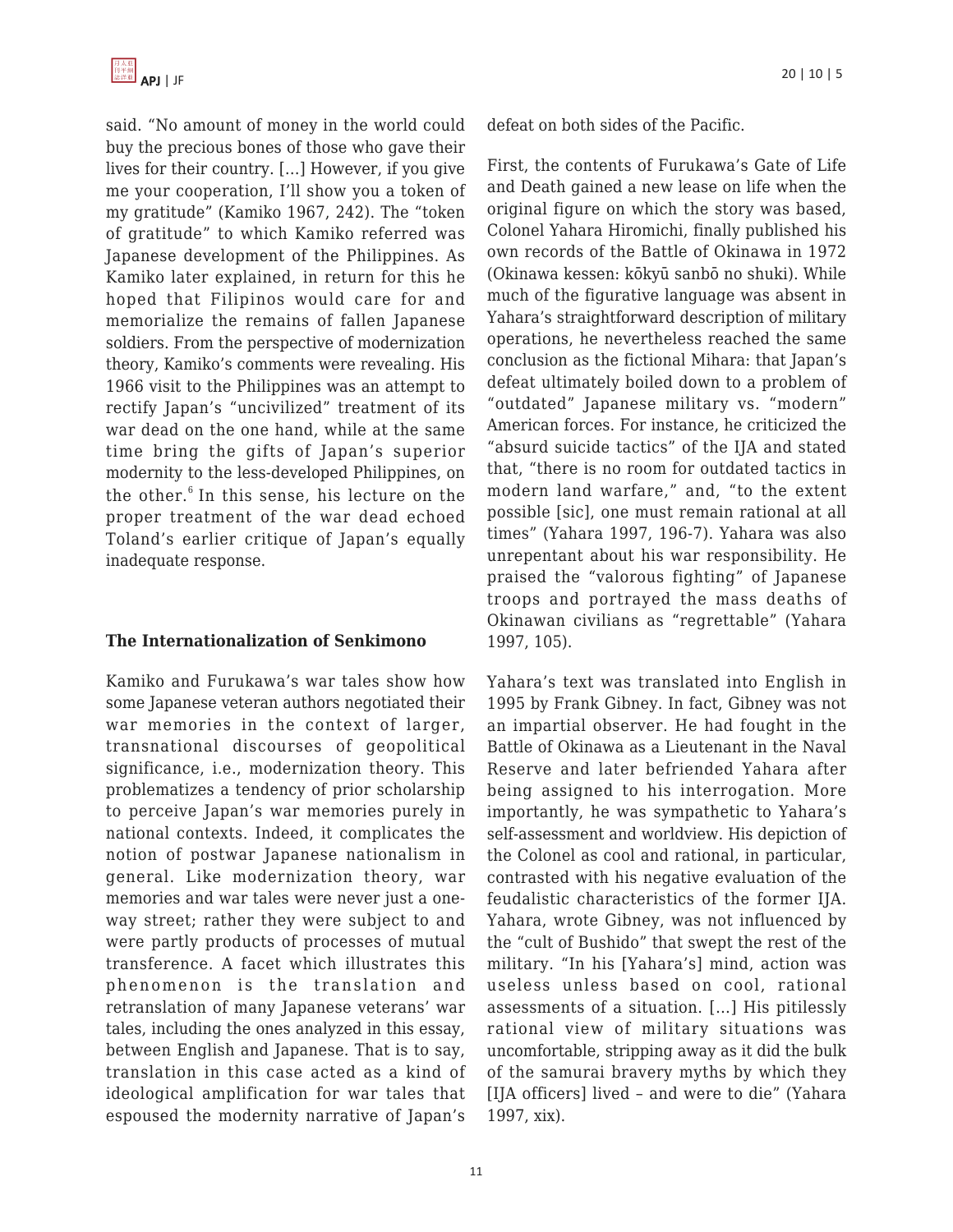Kamiko's account of the Battle of Leyte also reached international audiences when major portions were reproduced in John Toland's 1970 Pulitzer Prize winning account of the Asia-Pacific War, The Rising Sun: The Decline and Fall of the Japanese Empire, 1936-1945. The nearly 900-page, narrative history of the war was based on extensive personal interviews with high-ranking diplomatic officials and average Japanese soldiers and civilians. Toland was sympathetic to the wartime suffering of average Japanese and was critical of war in general. But he shared with Kamiko common assumptions about the reasons for Japan's defeat and which echoed key claims of modernization theory. For instance, he wrote:

What Westerners did not realize was that underneath the veneer of modernity and westernization, Japan was still Oriental and that her plunge from feudalism to imperialism had come so precipitously that her leaders, who were interested solely in Western methods, not Western values, had neither the time nor inclination to develop liberalism and humanitarianism (Toland 2003 [1970], 59).

Toland also blamed the IJA for being "caught up in a medieval system" and praised historical colonialism which he said had "helped raise Asia out of the mire of its past" (Toland 2003 [1970], 147, 448). Such statements reinforced the modernization theory myth that equated the liberal capitalist modernity of the Occident with peace and traditional societies, represented here by the Orient, with feudalism and militarism.

So, the internationalization of senkimono amplified a shared understanding of the war's origins on both sides of the Pacific. And it was no small coincidence that this historical interpretation nicely coincided with the dominant Cold War paradigm, modernization theory. Acts of translation in this regard were far from apolitical. Moreover, the trans-Pacific translation of war tales and histories formed a circuit for the conductivity of ideas and gave them an extended shelf life. Just one year after it was published, for instance, Toland's The Rising Sun was translated into Japanese as Dai-Nihon teikoku no kōbō by major Japanese news outlet, the Mainichi Shinbun Company, and it remains in print today.

### **Conclusion: The Irony of Defeat**

The war tales by Japanese veteran-authors examined in this essay, Furukawa Shigemi's Gate of Life and Death and Kamiko Kiyoshi's I Didn't Die on Leyte, illustrate attempts to find meaning in wartime defeat through an investigation and repudiation of its causes. And in both cases, the authors reached a similar conclusion: Japan had lost because it had not sufficiently overcome its "feudal" past and embraced modernity. For the authors, this only happened after Japan was vanquished and with the help of the postwar American occupiers. The idea of benevolent Americans guiding the developing world from the feudal past into the light of the liberal capitalist present conveniently also aligned with one of the dominant Cold War paradigms: modernization theory. So, what for veteran-authors such as Furukawa and Kamiko seemed a rational explanation of the causes of war and defeat, also in fact had broader geopolitical and ideological significance. Moreover, by attributing the lost war to feudalism or simple differences in material resources, the authors abstracted thorny issues of individual war responsibility and implicitly endorsed Japan's postwar model of growth.

But there were major problems with this argument. The first was its overestimation of the roles of feudalism. Despite claims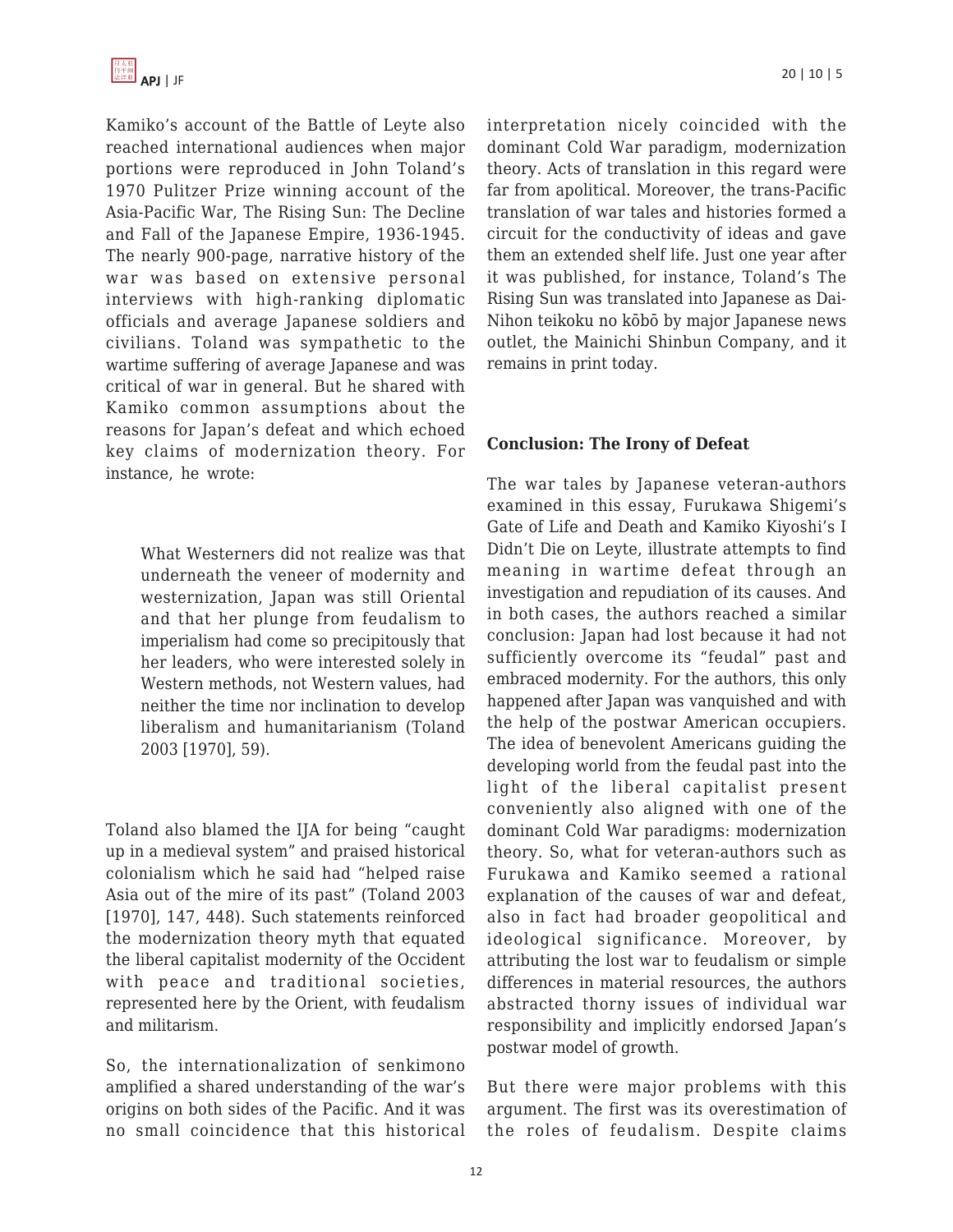

otherwise, mid-twentieth century Japan was not a feudal society but was instead already one of the most modern and advanced nations in non-Western world. Still another, deeper problem was its overvaluation of the perceived benefits of liberal capitalist modernity. Both authors painted a rosy picture of the new world order represented by the "modern" Americans. But the reality was different. Material wealth, advanced technology, and superior weaponry were not liberatory agents but were, for the war's victims including those killed or injured in American firebombing and nuclear bombings especially, causes of unprecedented horrors and atrocities. In the same way the American liberal postwar order did not end militarism and war but was instead predicated on their continuation. This is not to mention the model of capitalist growth based on rationality and individualism which have failed to achieve social emancipation and led instead to skyrocketing inequality and climate catastrophe.

Yet probably none of this mattered much for Furukawa or Kamiko. For them, Japan's postwar development was itself enough of the proof of modernity's successes. They did not need convincing that things had improved. Japan had indeed risen like a phoenix from the ashes; and the ideology and methods of the former IJA had been thoroughly torched in the fire. In this milieu, Kamiko and Mihara's abandonment of the IJA were posthumously justified and heroized. The irony is that it was defeat, not victory, which made this possible.

#### **References**

Akazawa Shirō. 2015. Senbotsusha gōshi to Yasukuni Jinja. Tokyo: Yoshikawa Kōbunkan.

Allen, Craig. 1993. Eisenhower and the Mass Media: Peace, Prosperity, & Prime-time TV.

Chapel Hill: University of North Carolina Press.

Calichman, Richard (ed.). 2008. Overcoming Modernity: Cultural Identity in Wartime Japan. New York: Columbia University Press.

Conrad, Sebastian. 2012. "'The Colonial Ties Are Liquidated': Modernization Theory, Post-War Japan and the Global Cold War." Past & Present, 216 (1): 181–214.

Dower, John. 1999 Embracing Defeat: Japan in the Wake of World War II. New York: W.W. Norton & Company/New Press.

Furukawa, Shigemi. 1950. Shisei no mon, 2nd edition. Tokyo: Chūō-sha.

Furukawa, Shigemi. 25 October 1973. "Waga Okinawa – sono genten to purosesu, shuzai nōto o chūshin ni, 58 'Okinawa no saigo.'" Ryūkyū Shinpō.

Furukawa, Shigemi. 27 October 1973. "Waga Okinawa – sono genten to purosesu, shuzai nōto o chūshin ni, 60 'Shisei no mon.'" Ryūkyū Shinpō.

Garon, Sheldon. 1994. "Rethinking Modernization and Modernity in Japanese History: A Focus on State-Society Relations." The Journal of Asian Studies, 53 (2): 346-366.

Gilman, Nils. 2007. Mandarins of the Future: Modernization Theory in Cold War America. Baltimore: John Hopkins University Press.

"Hōkenteki na seiji keitai, kyōsei henkō ni wa bei ga josei." 3 September 1945. Asahi Shinbun.

Hoston, Germaine. 1986. Marxism and the Crisis of Development in Prewar Japan. Princeton: Princeton University Press.

Kamiko, Kiyoshi. 1967. "Gekisen no ato o tazunete." In Reite gekisen-ki, edited by Noguchi Yoshio, 228-243. Tokyo: Bunka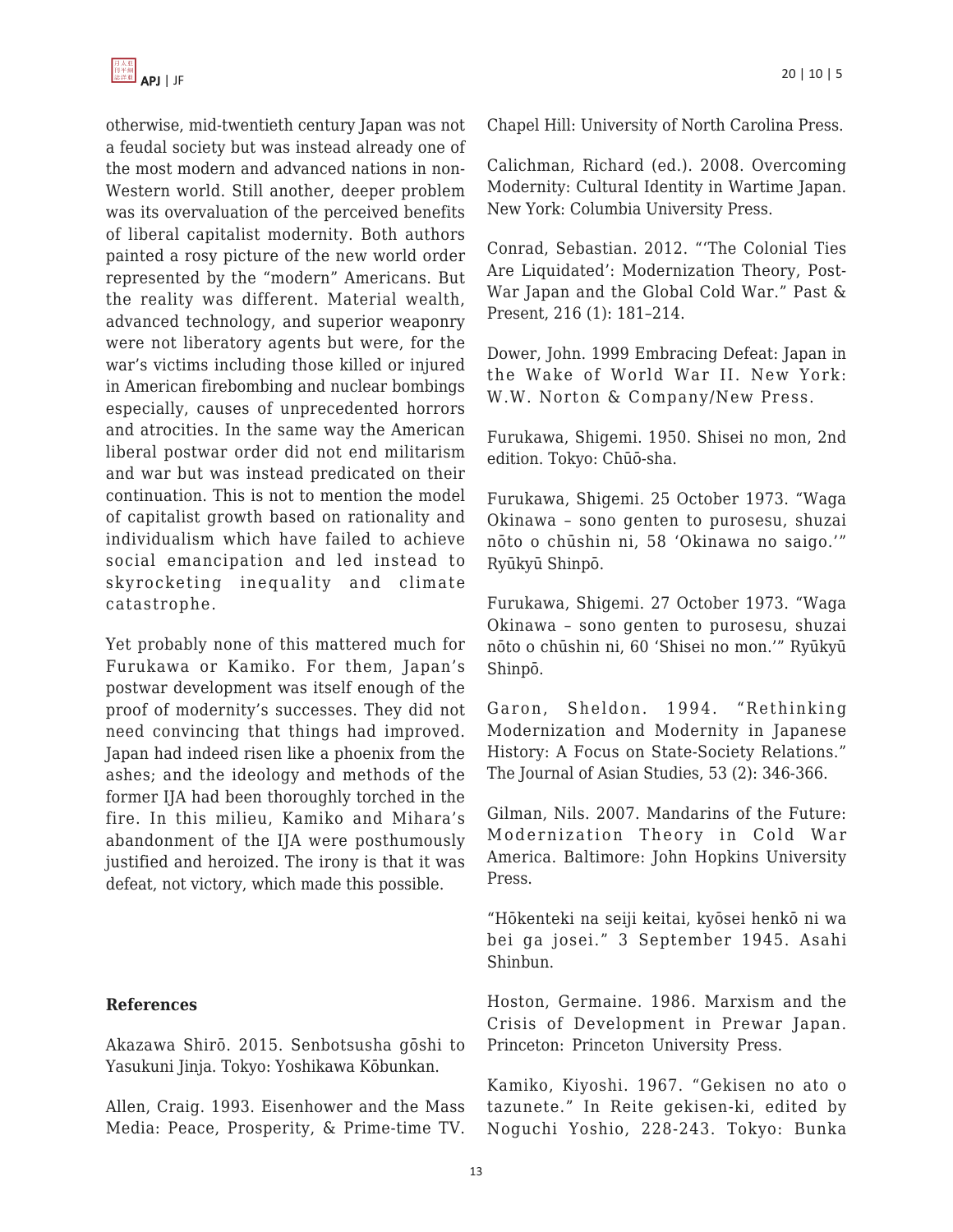

Shinsho.

Kamiko, Kiyoshi. 1965 [1988]. Ware Reite ni shisezu, 2 vols. Tokyo: Hayakawa Shobō.

Kingston, Jeff. 2017. "The Politics of Yasukuni Shrine and War Memory." In Routledge Handbook of Modern Japanese History, edited by Sven Saaler and Christopher Szpilman, 440-452. London: Routledge.

Morris-Suzuki, Tessa. 1994. The Technological Transformation of Japan: From the Seventeenth to the Twenty-First Century. New York: Cambridge University Press.

"Sangyō kindaika ga hitsuyō." 7 November 1952. Asahi Shinbun.

Shirai, Satoshi. 2013. Eizoku haisen-ron: sengo nihon no kakushin. Tokyo: Ōta Shuppan.

Shirai, Satoshi. 2018. Kokutai-ron: kiku to seijōki. Tokyo: Shūeisha.

Shirakawa, Tetsuo. 2015. "Senbotsusha irei" to kindai Nihon: jun'nansha to gokoku jinja no seiritsu-shi. Tokyo: Bensei Shuppan.

Takahashi, Saburō. 1988. Senki mono o yomu: sensō taiken to sengo nihon shakai. Kyoto: Akademia Shuppankai.

Takenaka, Akiko. 2015. Yasukuni Shrine: History, Memory, and Japan's Unending Postwar. Honolulu: University of Hawai'i Press.

Toland, John. 1970 [2003]. The Rising Sun: The

Decline and Fall of the Japanese Empire, 1936-1945. New York: Modern Library.

U.S. Joint Chiefs of Staff. 1945. "Basic Initial Post Surrender Directive to Supreme Commander for the Allied Powers for the Occupation and Control of Japan," 3 November. GHQ/SCAP Records, Top Secret Records of Various Sections. Administrative Division Box No. GS-1(11), Sheet No. TS00304-99306. National Diet Library, Tokyo.

Yahara, Hiromichi. 1997. The Battle for Okinawa. Translated and with an introduction by Frank Gibney. New York: Wiley.

Yamashita, Samuel. 2016. "Introduction." In Peasants, Rebels, Women, and Outcastes: The Underside of Modern Japan, Mikiso Hane, xixxl. Lanham: Rowman and Littlefield.

Yanai, Takashi. 2015. "Furukawa Shigemi 'Okinawa no saigo' ni okeru tekisuto no hensen to senjo no manazashi: shoshutsuban no mondaiten to kaiseiban no sai o megutte."

Okinawa bunka kenkyū 41: 327-362.

Yoshida, Yutaka. 2005. Nihonjin no sensōkan: sengo-shi no naka no henyō. Tokyo: Iwanami Shoten.

Yoshida, Yutaka. 2011. Heishi-tachi no sengoshi. Tokyo: Iwanami Shoten.

This article is a part of **The Special Issue: Re-examining Asia-Pacific War Memories: Grief, Narratives, and Memorials.** See the Table of Contents [here.](https://apjjf.org/2022/10/ToC.html)

**Justin Aukema** is an Associate Professor in the Faculty of Economics at Osaka Metropolitan University. He received his Ph.D. from Sophia University in 2020. Aukema has written broadly on topics of war history and memory in Japan. Some of his previous articles include "The